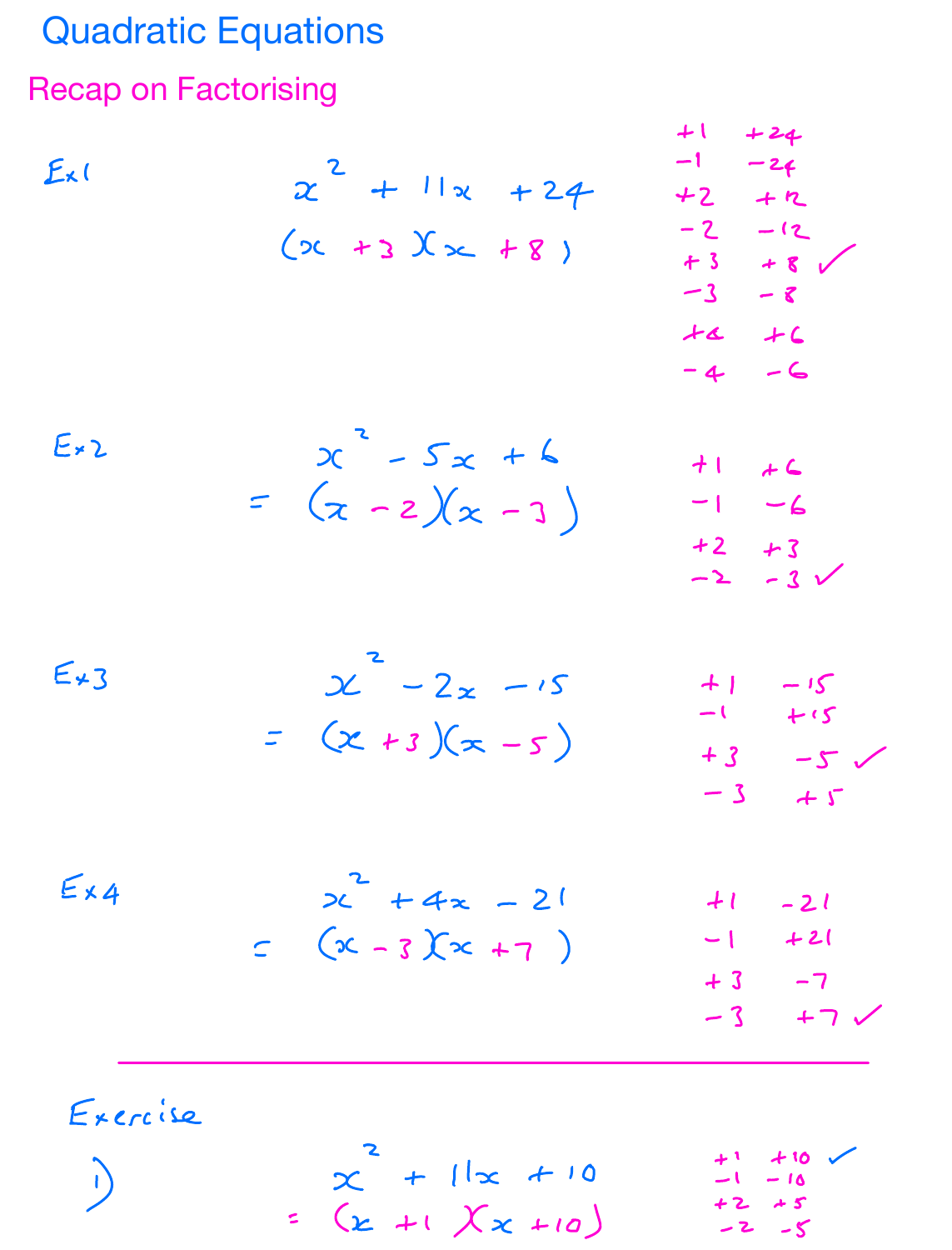2) 
$$
x^2 - 6x + 8
$$
  $+1 + 2$   
 $\therefore (x - 2)(x - 4)$   $+2 + 4$   
 $-2 - 4$ 

3) 
$$
\begin{array}{r} x^2 - 3x - 10 & 41 - 16 \\ x - (x + 2)(x - 5) & -1 + 16 \\ x - 2 + 5 \end{array}
$$

4) 
$$
x^2 + 6x - 7
$$
  $+1 - 7$   
=  $(x - 1)(x + 7)$   $-1 + 7$ 

$$
\begin{array}{ccc}\n5 & x^2 + 3x + 2 & +2 & -2 \\
& (x + 1)(x + 2) & & & \\
\end{array}
$$

\n (a) 
$$
\begin{aligned}\n &\begin{bmatrix}\n 2 & -5x + 4 \\
 (x - 1)(x - 4) & -1 - 4 \\
 42 + 2 & -2\n \end{bmatrix} \\
 &\begin{bmatrix}\n 2 & -4x - 12 \\
 (x + 1)(x - 6) & -1 + 12 \\
 2 & -2 & -2\n \end{bmatrix}\n \end{aligned}
$$
\n

\n\n (b)  $\begin{aligned}\n &\begin{bmatrix}\n 2 & -4x - 12 \\
 (x + 1)(x - 6) & -1 + 12 \\
 42 - 6\n \end{bmatrix} \\
 &\begin{bmatrix}\n 2 & 47x - 8 \\
 1 & -6\n \end{bmatrix} \\
 &\begin{bmatrix}\n 41 & -8 \\
 -1 & 48\n \end{bmatrix}\n \end{aligned}$ \n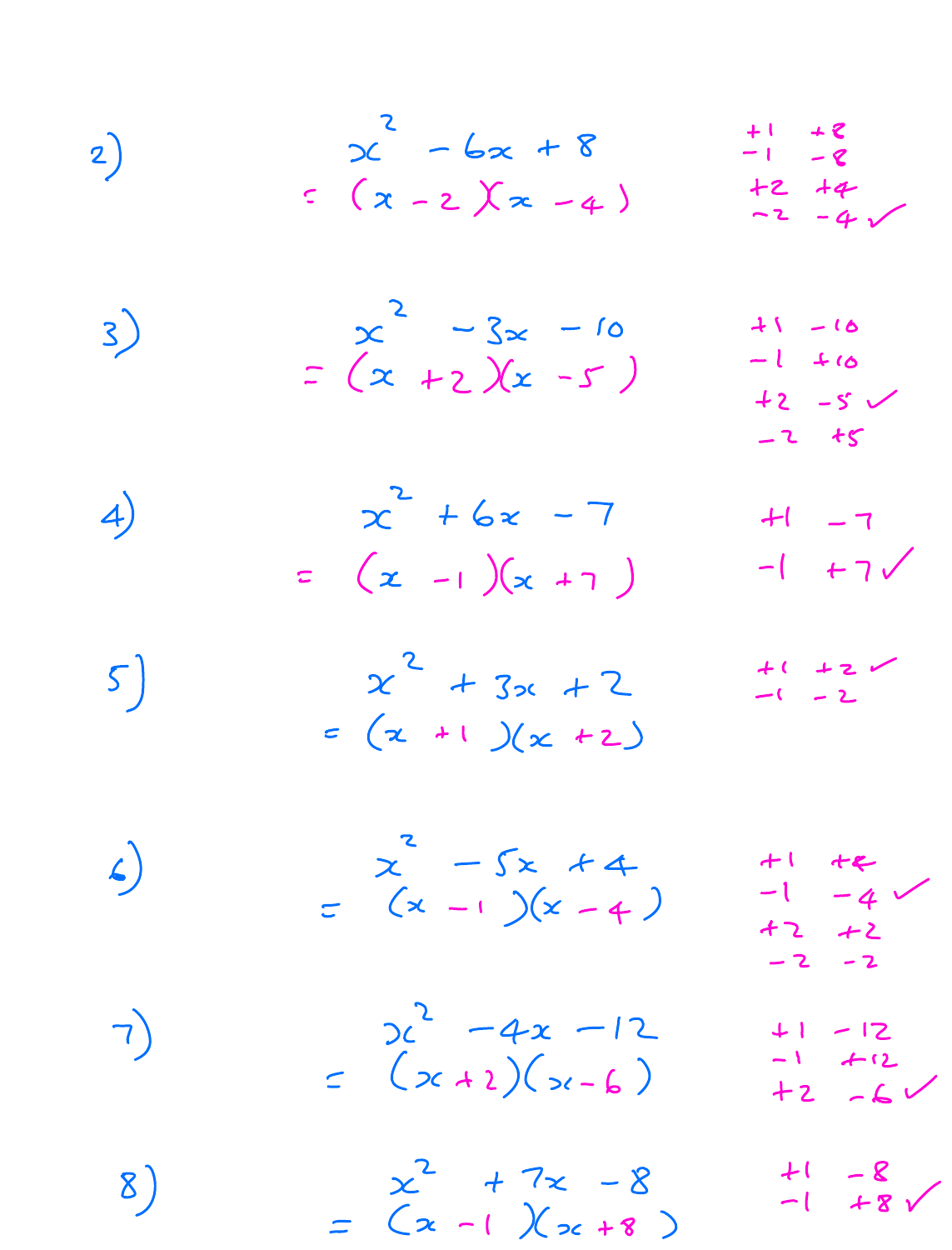| Quedratic Equations |                                                               |                                                 |
|---------------------|---------------------------------------------------------------|-------------------------------------------------|
| Ex1                 | $x^2 - 5x + 6 = 0$<br>$(x - 2)(x - 3) = 0$                    | $+1$ +6<br>$-(-2)$<br>$+2 + 3$<br>$-2 - 3$      |
| Either              | $x - 2 = 0$<br>$2 - 3 = 0$<br>$x = 2$<br>$x = 3$              |                                                 |
| $E_{X}$ 2           | $x^2 - 3x - 10 = 0$<br>$=$ $(x +2)(x - 5) = 0$                | $+1 - 10$<br>$-1$ $+10$<br>$+2 - 5$<br>$-2 + 5$ |
| Either              | 24250<br>$\mathcal{O}$<br>$x - 5 = 0$<br>$2c = -2$<br>$x = 2$ |                                                 |

| $E \star 3$ | $x^2 + 5x + 4 = 0$<br>$(x + 1)(x + 4) = 0$ |                             | $+1$ $+4$<br>$-1 - 4$<br>$+2 +2$<br>$-2 - 2$ |
|-------------|--------------------------------------------|-----------------------------|----------------------------------------------|
|             | Eitner                                     | $3C + 1 = 0$ or $x + 4 = 0$ |                                              |
|             |                                            | $x = -1$<br>$2C = -4$       |                                              |

 $212 - 14$ Ex4  $x^2 - 20x - 21 = 0$  $(x + 1)(x - 21) = 0$ Eitrer  $2c + 120$  $0s$   $2c - 2i = 0$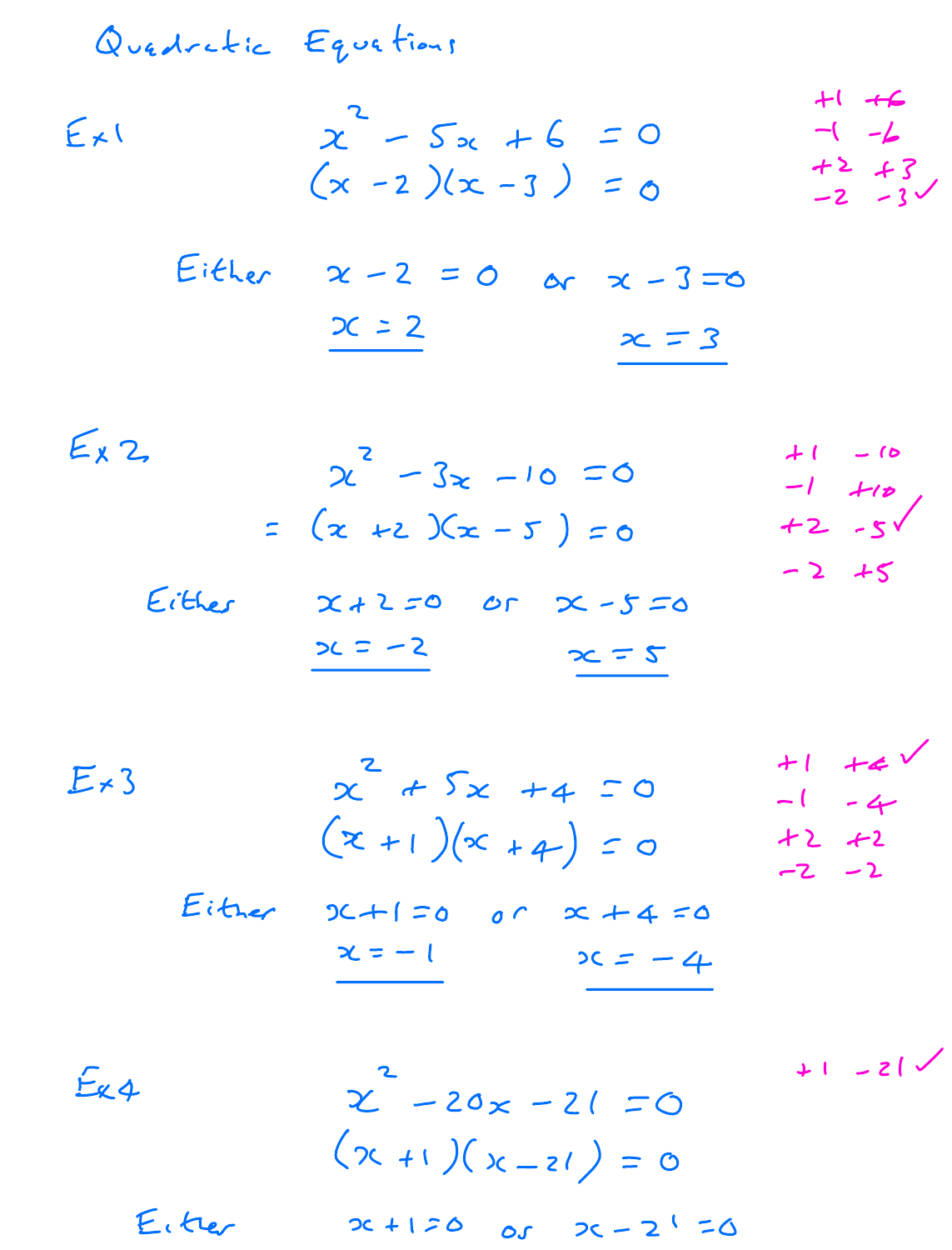|                        | $2c = -1$                                                                                                                                                       | $x = 2$ |                                                 |
|------------------------|-----------------------------------------------------------------------------------------------------------------------------------------------------------------|---------|-------------------------------------------------|
| Exercile               | $So$ lue                                                                                                                                                        |         |                                                 |
| $\langle \phi \rangle$ | $x^{\sim}$ -6x +5 = 0<br>$(x-1)(x-5) = 0$                                                                                                                       |         | $+1 + 5$                                        |
|                        | Eiter $x=(\begin{array}{ccc} -\frac{1}{2} & \frac{1}{2} & \frac{1}{2} \\ \frac{1}{2} & \frac{1}{2} & \frac{1}{2} & \frac{1}{2} \end{array})$<br>$x = 1$ $x = 5$ |         |                                                 |
| 2)                     | $x^2 - 3x - 4 = 0$<br>$= (x + 1)(x - 4) = 0$                                                                                                                    |         | $+1 - 4$<br>$-1 + 2$                            |
| Eiber<br>3)            | $x + 170$ or $x - 470$<br>$x = -1$ $x = 4$<br>$x^2$ +9x -10 = 0                                                                                                 |         | ナ1 ~10<br>$-1$ $+10$                            |
|                        | $C$ $(x - 1)$ $(x + 10) = 0$<br>$E_1H_{21}$ $x - 120$ or $x + 1000$<br>$x^{\frac{x-1}{2}} - 7x + 6 = 0$                                                         |         |                                                 |
| 4)                     | $=$ $($ $>$ $(-1)$ $($ $>$ $<$ $ ($ $)$ $=$ $0$<br>$E_{t}t_{r}$ $x-1=0$ or $x-6=0$<br>$\alpha = 6$<br>$x = 1$                                                   |         | $+$ $+$<br>$-1 - 6$<br>$+2$ $+$ $>$<br>$-2 - 3$ |
| $\mathcal{S}\,\big)$   | $x^{2} - 6x + 8 = 0$<br>$(x - 2)(x - 4) = 0$                                                                                                                    |         |                                                 |
|                        | E, ther $2C - 2 = 0$ or $2C - 4 = 0$<br>562                                                                                                                     | $x = 4$ |                                                 |
| $\zeta$                | $x^2 + x - 2 = 0$                                                                                                                                               |         |                                                 |